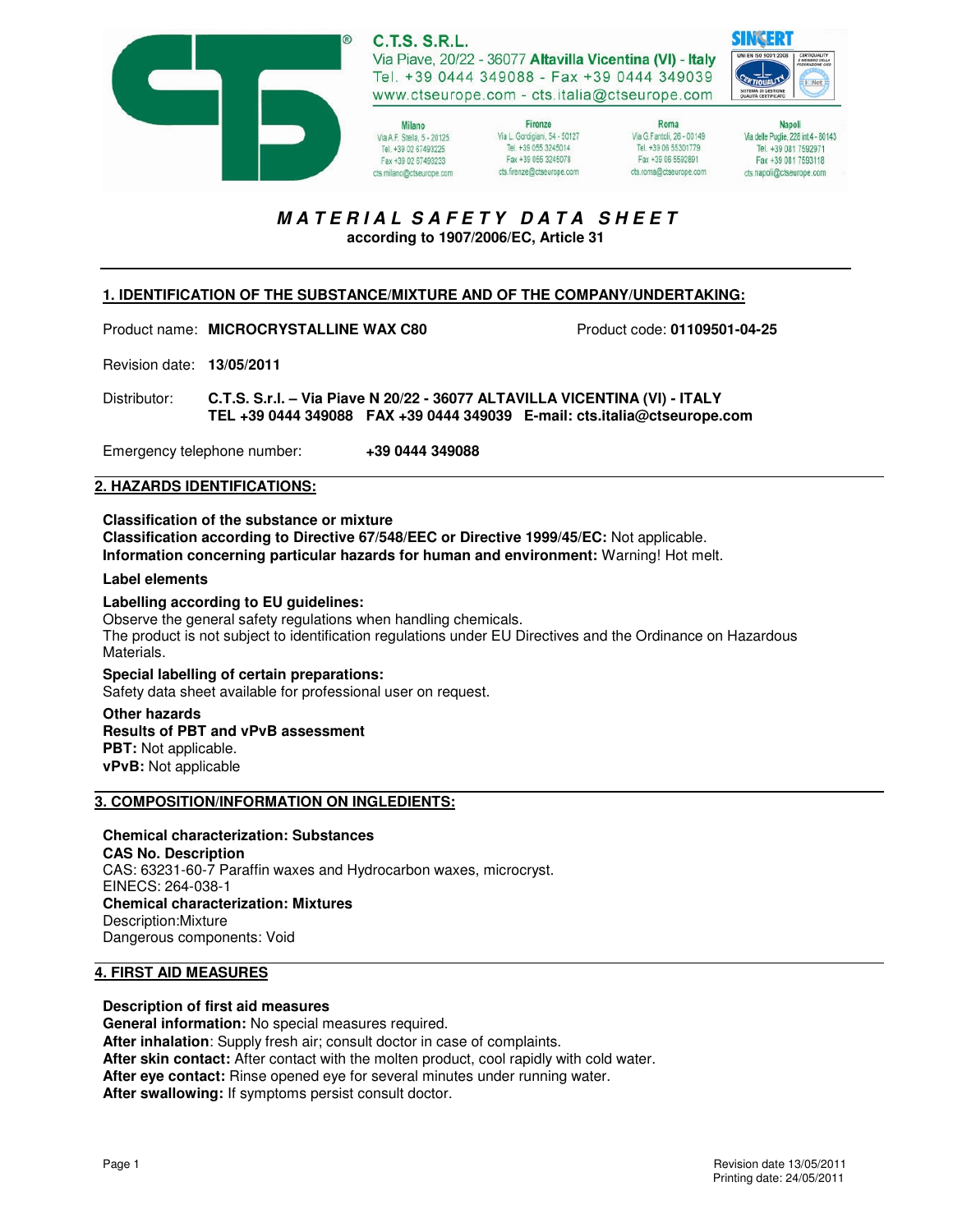

# **C.T.S. S.R.L.**

Via Piave, 20/22 - 36077 Altavilla Vicentina (VI) - Italy Tel. +39 0444 349088 - Fax +39 0444 349039 www.ctseurope.com - cts.italia@ctseurope.com

Milano Via A.F. Stella, 5 - 20125 Tel. +39 02 67493225 Fax +39 02 67493233 cts.milano@ctseurope.com

Firenze Via L. Gordigiani, 54 - 50127 Tel +39 055 3245014 Fax +39 055 3245078 cts.frenze@ctseurope.com

Roma Via G.Fantoli, 26 - 00149 Tel. +39 06 55301779 Fax +39 06 5592891 cts.roma@ctseurope.com

Napoli Via delle Puglie, 228 int.4 - 80143 Tel. +39 081 7592971 Fax +39 081 7593118 cts.napoli@ctseurope.com

#### **5. FIREFIGHTING MEASURES**

# **Extinguishing media**

**Suitable extinguishing agents:**  CO2, sand, extinguishing powder. Do not use water. Foam **For safety reasons unsuitable extinguishing agents:** Water **Advice for firefighters Protective equipment:** No special measures required.

#### **6. ACCIDENTAL RELEASE MEASURES**

#### **Personal precautions, protective equipment and emergency procedures**

Remove persons from danger area.

Particular danger of slipping on leaked/spilled product.

**Environmental precautions:** No special measures required.

**Methods and material for containment and cleaning up:** Pick up mechanically.

**Reference to other sections:** No dangerous substances are released.

#### **7. HANDLING AND STORAGE**

**Handling:** 

**Precautions for safe handling:** No special measures required. **Information about fire - and explosion protection:** Fumes can combine with air to form an explosive mixture. **Conditions for safe storage, including any incompatibilities Storage: Requirements to be met by storerooms and receptacles:** No special requirements. **Information about storage in one common storage facility:** Not required. **Further information about storage conditions:**  Solid: Store in a cool place. Store in dry conditions. Protect from exposure to the light. **Storage class:** 11

#### **8. EXPOSURE CONTROLS/PERSONAL PROTECTION:**

**Additional information about design of technical facilities:** No further data; see item 7.

**Control parameters Ingredients with limit values that require monitoring at the workplace: 8002-74-2 Paraffin waxes and hydrocarbon waxes (2.5-10%)**  WEL Short-term value: 6 mg/m<sup>3</sup> Long-term value: 2 mg/m<sup>3</sup> **Additional information:** The lists valid during the making were used as basis. **Exposure controls Personal protective equipment: General protective and hygienic measures:**  The usual precautionary measures are to be adhered to when handling chemicals. **Respiratory protection:** Not required. **Protection of hands:**  The glove material has to be impermeable and resist ant to the product/ the substance/ the preparation. Due to missing tests no recommendation to the glove material can be given for the product/ the preparation/ the chemical mixture.

Selection of the glove material on consideration of the penetration times, rates of diffusion and the degradation.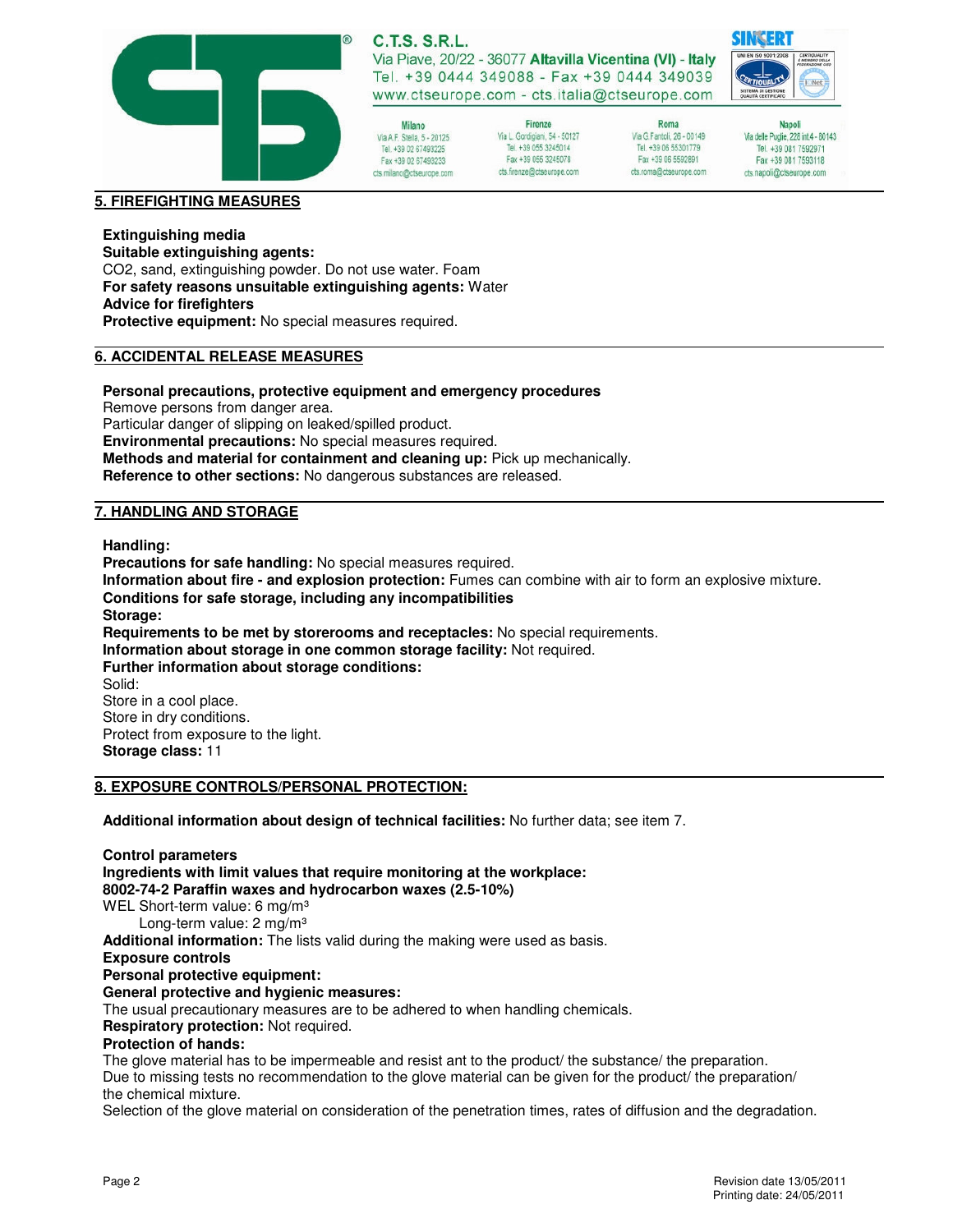

**C.T.S. S.R.L.** Via Piave, 20/22 - 36077 Altavilla Vicentina (VI) - Italy

Tel. +39 0444 349088 - Fax +39 0444 349039 www.ctseurope.com - cts.italia@ctseurope.com

Milano Via A.F. Stella, 5 - 20125 Tel. +39 02 67493225 Fax +39 02 67493233 cts.milano@ctseurope.com

Firenze Via L. Gordigiani, 54 - 50127 Tel +39 055 3245014 Fax +39 055 3245078 cts.frenze@ctseurope.com

Roma Via G.Fantoli, 26 - 00149 Tel. +39 06 55301779 Fax +39 06 5592891 cts.roma@ctseurope.com

Napoli Via delle Puglie, 228 int.4 - 80143 Tel. +39 081 7592971 Fax +39 081 7593118 cts.napoli@ctseurope.com

#### **Material of gloves**

The selection of the suitable gloves does not only depend on the material, but also on further marks of quality and varies from manufacturer to manufacturer.

## **Penetration time of glove material**

The exact break trough time has to be found out by the manufacturer of the protective gloves and has to be observed.

**Eye protection:** Not required

#### **9. PHYSICAL AND CHEMICAL PROPERTIES**

**Information on basic physical and chemical properties General Information Appearance: Form:** solid **Colour:** Whitish **Odour:** Odourless **Odour threshold:** Not determined. **pH-value:** Not applicable. **Change in condition Melting point/Melting range:** Undetermined. **Boiling point/Boiling range:** Undetermined. **Congealing point:** 83-94°C **Flash point:** > 200°C **Flammability (solid, gaseous):** Not determined. **Ignition temperature: Decomposition temperature:** Not determined. **Self-igniting:** Product is not self igniting. **Danger of explosion:** Product does not present an explosion hazard. **Explosion limits: Lower:** Wax dust / powder  $> 15$  g/m<sup>3</sup> **Upper:** Wax dust / powder:  $> 1000$  g/m<sup>3</sup> **Vapour pressure:** Not applicable. **Density:** Not determined. **Relative density:** Not determined. **Vapour density:** Not applicable. **Evaporation rate:** Not applicable **Solubility in / Miscibility with water:** Insoluble. **Segregation coefficient (n-octanol/water):** Not determined. **Viscosity: Dynamic:** Not applicable. **Kinematic:** (120°C) 8,5-12,5 mm²/s **Other information:** No further relevant information available

#### **10. STABILITY AND REACTIVITY:**

**Reactivity** 

**Chemical stability** 

**Thermal decomposition / conditions to be avoided:** No decomposition if used according to specifications. **Possibility of hazardous reactions:** No dangerous reactions known. **Conditions to avoid:** No further relevant information available. **Incompatible materials:** No further relevant information available. **Hazardous decomposition products:** No dangerous decomposition products known.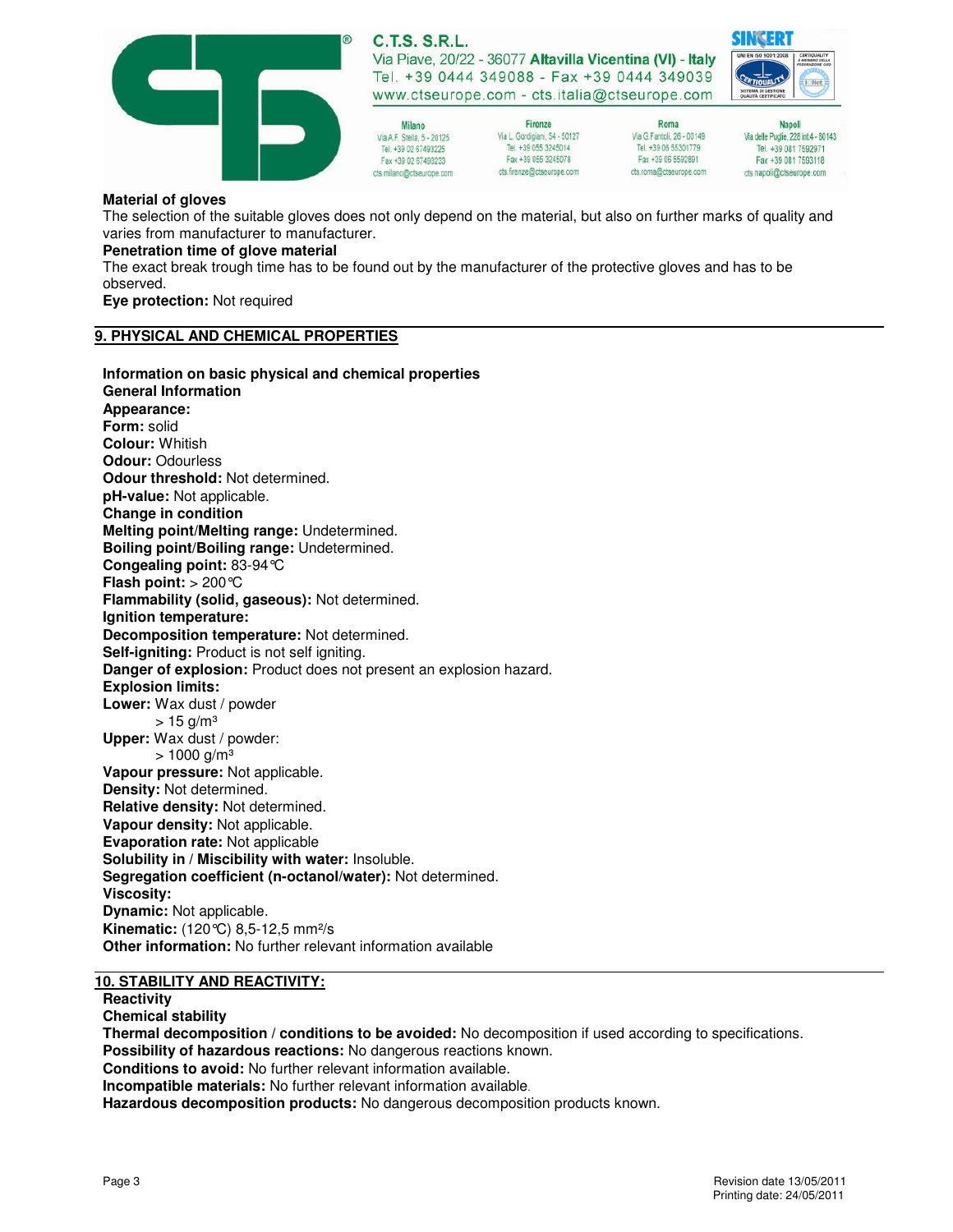

# **C.T.S. S.R.L.**

Via Piave, 20/22 - 36077 Altavilla Vicentina (VI) - Italy Tel. +39 0444 349088 - Fax +39 0444 349039 www.ctseurope.com - cts.italia@ctseurope.com

Milano Via A.F. Stella, 5 - 20125 Tel. +39 02 67493225 Fax +39 02 67493233 cts.milano@ctseurope.com

Firenze Via L. Gordigiani, 54 - 50127 Tel +39 055 3245014 Fax +39 055 3245078 cts.frenze@ctseurope.com

Roma Via G.Fantoli, 26 - 00149 Tel. +39 06 55301779 Fax +39 06 5592891 cts.roma@ctseurope.com

Napoli Via delle Puglie, 228 int.4 - 80143 Tel. +39 081 7592971 Fax +39 081 7593118 cts.napoli@ctseurope.com

**SINGER** 

## **11. TOXICOLOGICAL INFORMATION:**

**Information on toxicological effects** 

**Acute toxicity:** 

**Primary irritant effect:** 

**on the skin:** No irritant effect.

**on the eye:** No irritating effect.

**Sensitization:** No sensitizing effects known.

**Additional toxicological information:** 

When used and handled according to specifications, the product does not have any harmful effects to our experience and the information provided to us.

The substance is not subject to classification according to the latest version of the EU lists.

## **12. ECOLOGICAL INFORMATION**

**Toxicity** 

**Acquatic toxicity:** No further relevant information available. **Persistence and degradability** The product is not easily, but potentially degradable. **Behaviour in environmental systems: Bioaccumulative potential** No further relevant information available. **Mobility in soil** No further relevant information available. **Additional ecological information: General notes:** Generally not hazardous for water **Results of PBT and vPvB assessment PBT:** Not applicable. **vPvB:** Not applicable. **Other adverse effects** No further relevant information available.

## **13. DISPOSAL CONSIDERATION**

**Waste treatment methods Recommendation** Smaller quantities can be disposed of with household waste. **European waste catalogue**  05 01 06\* oily sludges from maintenance operations of the plant or equipment 07 01 99 wastes not otherwise specified 12 01 12\* spent waxes and fats **Uncleaned packaging: Recommendation:** Disposal must be made according to official regulations

#### **14. TRANSPORT INFORMATION**

Products < 100°C **are no hazardous goods** / class 9 does not apply

Products > 100° C are hazardous goods /class 9 / PG III / UN 3257

#### **LAND TRANSPORT ADR/RID (CROSS-BORDER)**

**ADR/RID class:** 9 Miscellaneous dangerous substances and articles. **Danger code (Kemler):** 99 **UN-Number:** 3257 **Packaging group:** III **Hazard label:** 9 **UN proper shipping name:** ELEVATED TEMPERATURE LIQUID, N.O.S. **Tunnel restriction code:** D